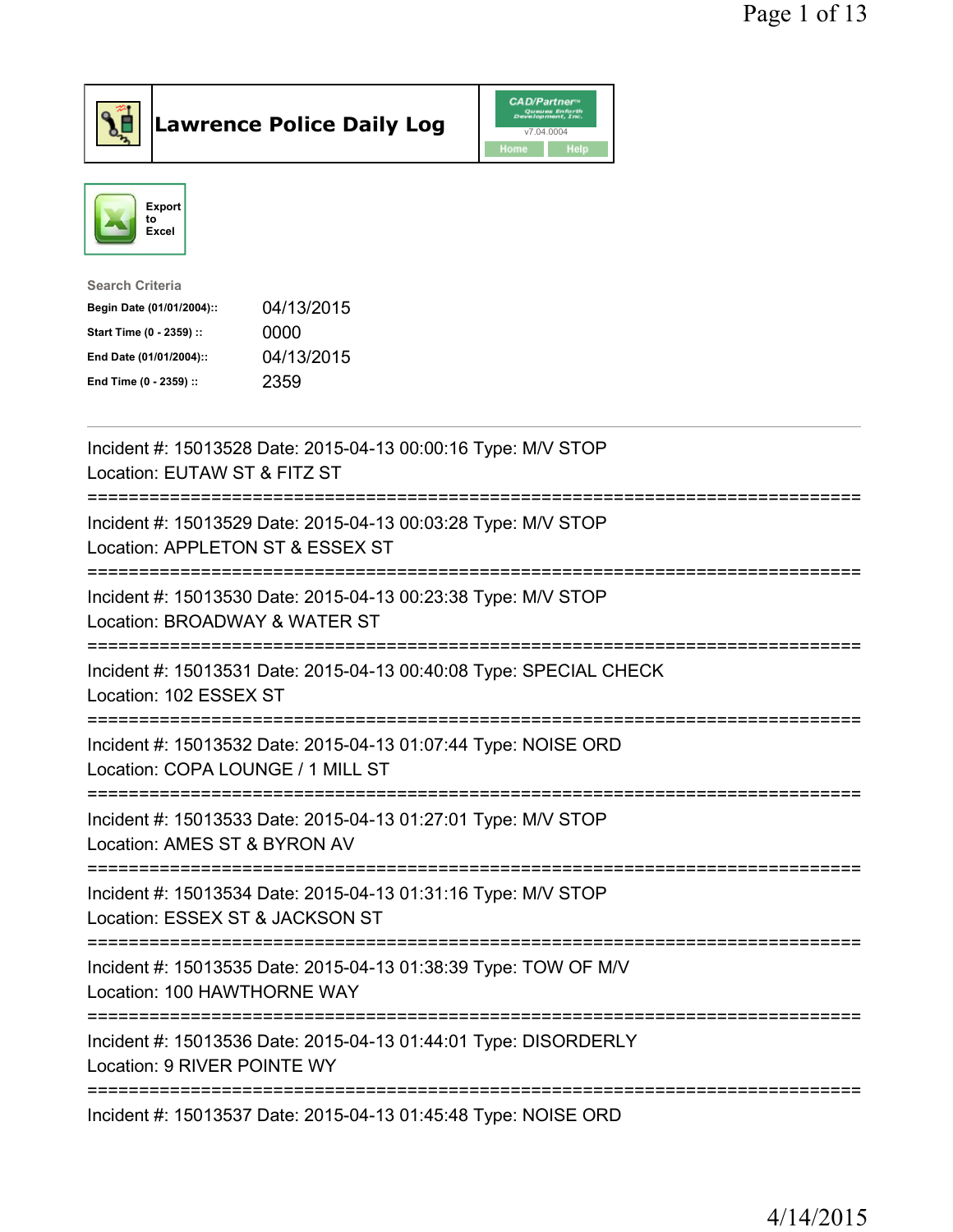Location: 8 INMAN ST #5 =========================================================================== Incident #: 15013538 Date: 2015-04-13 01:51:16 Type: M/V STOP Location: BROADWAY & VALLEY ST =========================================================================== Incident #: 15013539 Date: 2015-04-13 01:52:29 Type: HIT & RUN PRO Location: ANDOVER ST & BEACON ST =========================================================================== Incident #: 15013540 Date: 2015-04-13 01:54:52 Type: M/V STOP Location: COMMON ST & NEWBURY ST =========================================================================== Incident #: 15013541 Date: 2015-04-13 01:55:55 Type: M/V STOP Location: BENNINGTON ST & LAWRENCE ST =========================================================================== Incident #: 15013542 Date: 2015-04-13 02:01:57 Type: M/V STOP Location: ARLINGTON ST & SPRUCE ST =========================================================================== Incident #: 15013543 Date: 2015-04-13 02:02:50 Type: M/V STOP Location: LAWRENCE ST & PARK ST =========================================================================== Incident #: 15013544 Date: 2015-04-13 02:07:29 Type: E911 HANGUP Location: 56 TENNEY ST =========================================================================== Incident #: 15013545 Date: 2015-04-13 02:11:19 Type: M/V STOP Location: 20 CRESCENT ST =========================================================================== Incident #: 15013546 Date: 2015-04-13 02:22:27 Type: NOISE ORD Location: 153 BERNARD AV FL 1 =========================================================================== Incident #: 15013547 Date: 2015-04-13 02:34:17 Type: M/V STOP Location: 47 IRENE ST =========================================================================== Incident #: 15013548 Date: 2015-04-13 02:38:46 Type: DISORDERLY Location: AMERICAN TAXI / 326 BROADWAY =========================================================================== Incident #: 15013549 Date: 2015-04-13 02:49:48 Type: TRESPASSING Location: 36 SPRUCE ST =========================================================================== Incident #: 15013550 Date: 2015-04-13 02:53:04 Type: M/V STOP Location: PEMBERTON WY =========================================================================== Incident #: 15013551 Date: 2015-04-13 02:54:14 Type: M/V STOP Location: INMAN ST & S BROADWAY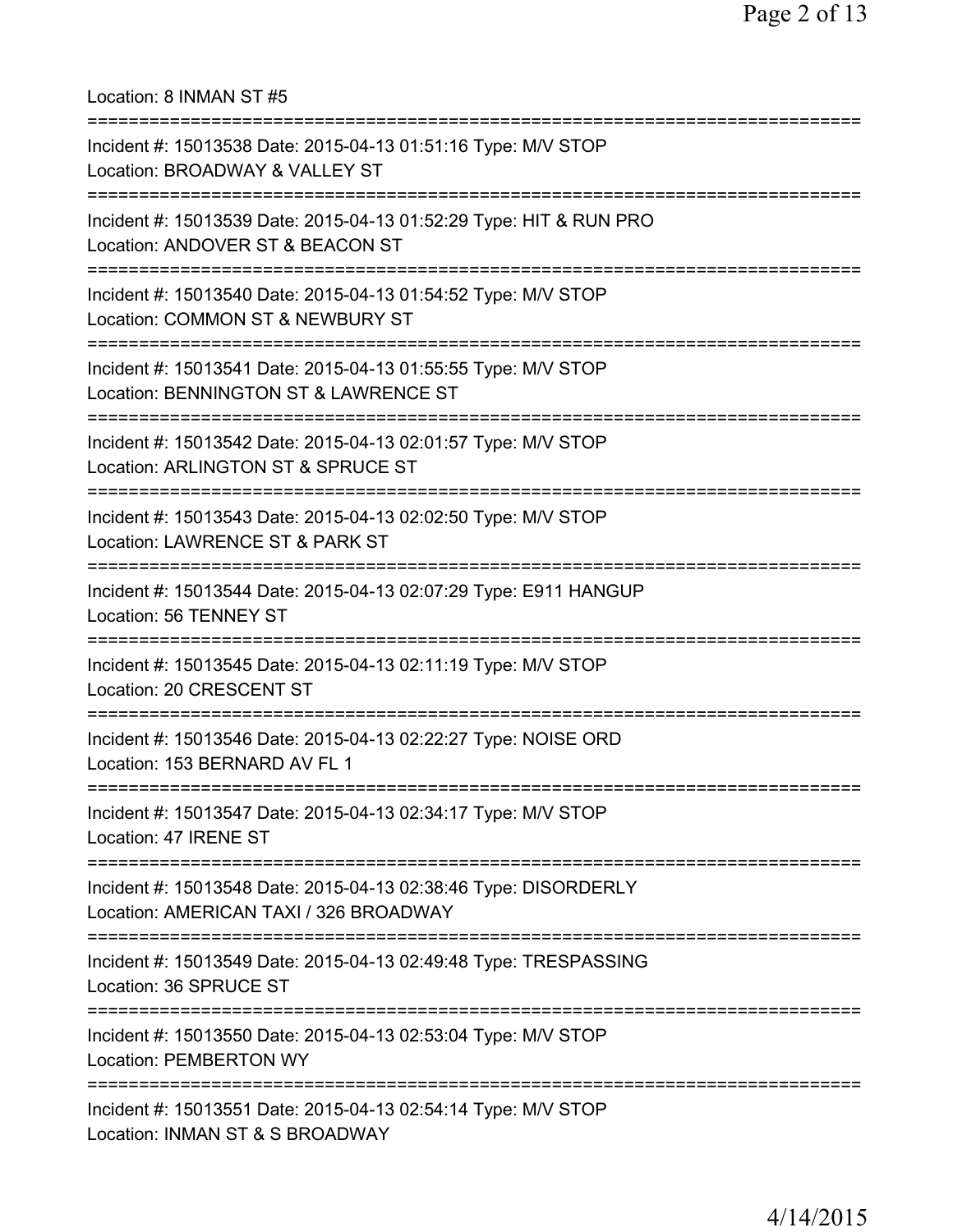| Incident #: 15013552 Date: 2015-04-13 03:01:49 Type: M/V STOP<br>Location: ANDOVER ST & S BROADWAY                            |
|-------------------------------------------------------------------------------------------------------------------------------|
| Incident #: 15013553 Date: 2015-04-13 03:08:14 Type: TOW OF M/V<br>Location: 266 BROADWAY                                     |
| Incident #: 15013554 Date: 2015-04-13 03:22:23 Type: UNKNOWN PROB<br>Location: 26 NEWTON ST                                   |
| Incident #: 15013555 Date: 2015-04-13 03:47:53 Type: TOW OF M/V<br>Location: 91 OAK ST                                        |
| Incident #: 15013556 Date: 2015-04-13 04:07:18 Type: DOMESTIC/PROG<br>Location: 38 CAMBRIDGE ST FL 2                          |
| ;========================<br>Incident #: 15013557 Date: 2015-04-13 04:10:20 Type: TOW OF M/V<br>Location: 17 CAMELLA TEOLI WY |
| Incident #: 15013558 Date: 2015-04-13 04:17:47 Type: DOMESTIC/PAST<br>Location: 362 ESSEX ST #309                             |
| Incident #: 15013559 Date: 2015-04-13 04:24:35 Type: ASSSIT AMBULANC<br>Location: 45 JEFFERSON ST                             |
| Incident #: 15013560 Date: 2015-04-13 05:11:23 Type: M/V STOP<br>Location: 120 BUTLER ST                                      |
| Incident #: 15013561 Date: 2015-04-13 05:27:29 Type: M/V STOP<br>Location: MELVIN ST & OXFORD ST                              |
| Incident #: 15013562 Date: 2015-04-13 05:49:32 Type: M/V STOP<br>Location: KEMPTON CT & MELVIN ST                             |
| Incident #: 15013563 Date: 2015-04-13 05:57:12 Type: M/V STOP<br>Location: 700 ESSEX ST<br>=============================      |
| Incident #: 15013564 Date: 2015-04-13 06:56:41 Type: ALARMS<br>Location: 599 CANAL ST                                         |
| Incident #: 15013565 Date: 2015-04-13 07:13:35 Type: AUTO ACC/UNK PI<br>Location: APPLETON ST & CANAL ST                      |
|                                                                                                                               |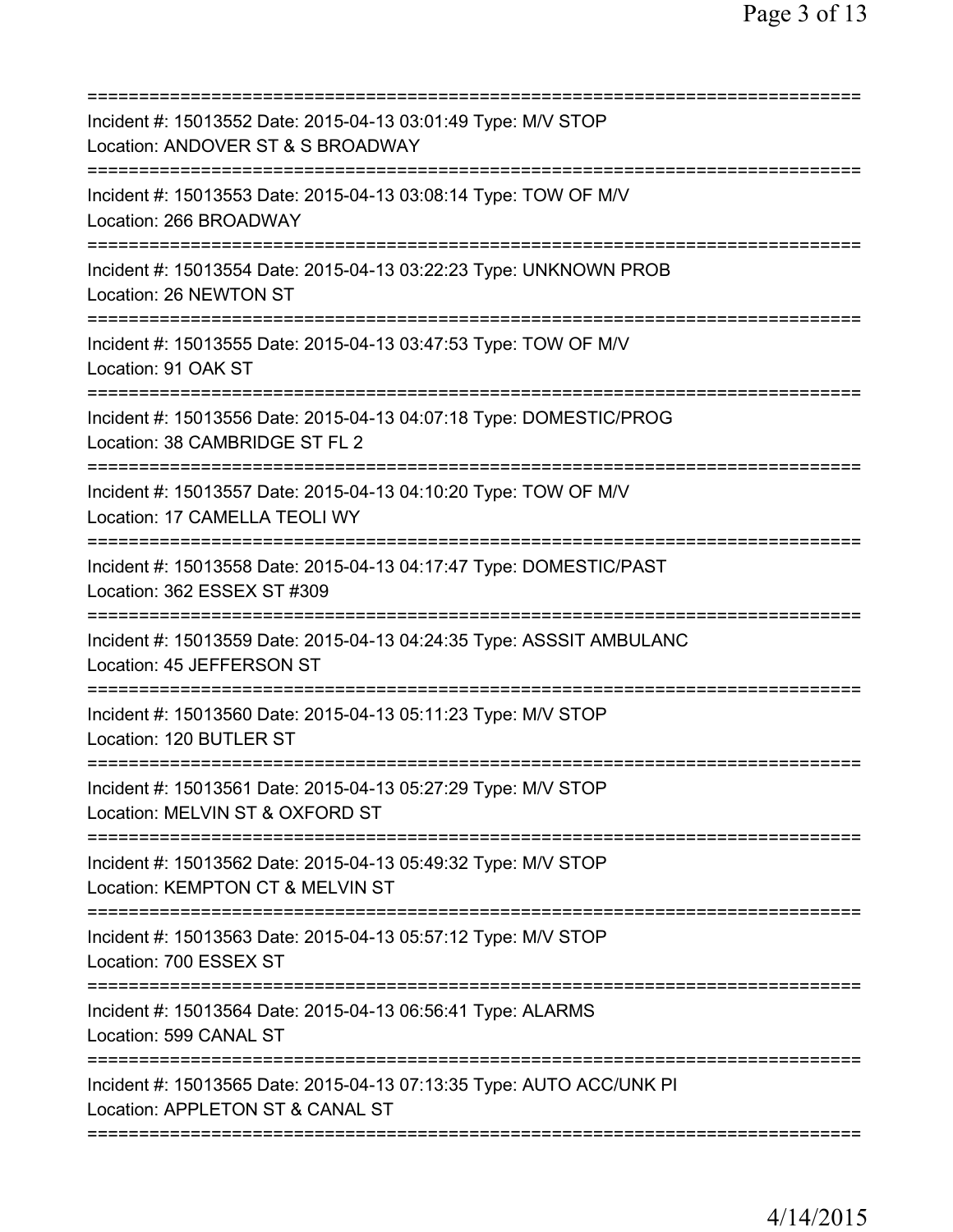| Incident #: 15013566 Date: 2015-04-13 07:19:23 Type: B&E/MV/PAST<br>Location: 109 UNION ST                                         |
|------------------------------------------------------------------------------------------------------------------------------------|
| Incident #: 15013567 Date: 2015-04-13 07:19:47 Type: MAL DAMAGE<br>Location: CENTRE ST & SPRUCE ST                                 |
| Incident #: 15013568 Date: 2015-04-13 08:08:04 Type: M/V STOP<br>Location: ERVING AV & SHORT ST                                    |
| Incident #: 15013569 Date: 2015-04-13 08:15:53 Type: E911 HANGUP<br>Location: 136 WATER ST                                         |
| Incident #: 15013570 Date: 2015-04-13 08:18:29 Type: SUS PERS/MV<br>Location: TD BANKNORTH MA / 305 S BROADWAY                     |
| ======================<br>Incident #: 15013571 Date: 2015-04-13 08:27:04 Type: TOW OF M/V<br>Location: 700 ESSEX ST                |
| Incident #: 15013572 Date: 2015-04-13 08:28:05 Type: LIC PLATE STO<br>Location: 233 ANDOVER ST                                     |
| Incident #: 15013573 Date: 2015-04-13 08:29:19 Type: SUS PERS/MV<br>Location: CYPRESS ST & PEARL ST                                |
| Incident #: 15013574 Date: 2015-04-13 08:35:08 Type: M/V STOP<br>Location: HAVERHILL ST & LAWRENCE ST                              |
| Incident #: 15013575 Date: 2015-04-13 09:00:53 Type: ALARM/BURG<br>Location: ATRACTIVAS BOUTIQUE / 83 ESSEX ST                     |
| ----------------------------------<br>Incident #: 15013576 Date: 2015-04-13 09:08:31 Type: NOISE ORD<br>Location: 59 DORCHESTER ST |
| Incident #: 15013577 Date: 2015-04-13 09:11:22 Type: INVESTIGATION<br>Location: 233 HAVERHILL ST                                   |
| Incident #: 15013578 Date: 2015-04-13 09:26:03 Type: TOW OF M/V<br>Location: 183 HAVERHILL ST                                      |
| Incident #: 15013579 Date: 2015-04-13 09:27:07 Type: KEEP PEACE<br>Location: 107 MARGIN ST                                         |
| Incident #: 15013580 Date: 2015-04-13 09:29:34 Type: RECOV/STOL/MV                                                                 |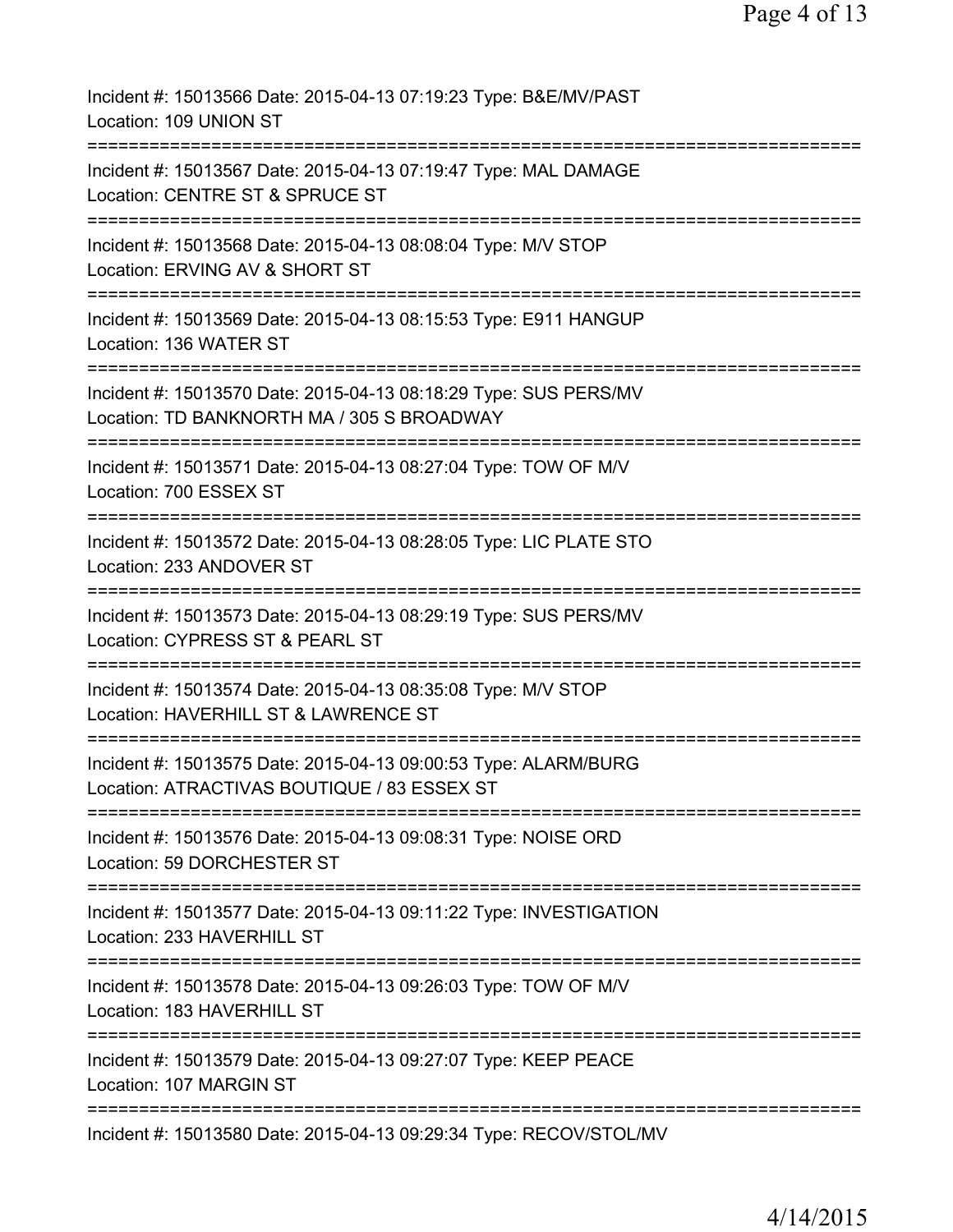| Location: 5 KIRK ST<br>===============================                                                                                              |
|-----------------------------------------------------------------------------------------------------------------------------------------------------|
| Incident #: 15013581 Date: 2015-04-13 09:31:49 Type: LIC PLATE STO<br>Location: 129 E HAVERHILL ST<br>===============================               |
| Incident #: 15013582 Date: 2015-04-13 09:39:53 Type: TOW OF M/V<br>Location: 456 HAVERHILL ST<br>===================================                |
| Incident #: 15013583 Date: 2015-04-13 09:42:58 Type: M/V STOP<br>Location: 161 ESSEX ST                                                             |
| Incident #: 15013584 Date: 2015-04-13 09:44:23 Type: PARK & WALK<br><b>Location: BROADWAY</b>                                                       |
| Incident #: 15013585 Date: 2015-04-13 09:54:48 Type: ALARMS<br>Location: 28 RIDGEWOOD CIR<br>==============================                         |
| Incident #: 15013586 Date: 2015-04-13 09:55:31 Type: M/V STOP<br>Location: 1HW215 / 190 BROADWAY                                                    |
| Incident #: 15013587 Date: 2015-04-13 09:57:54 Type: M/V STOP<br>Location: ANDOVER ST & WINTHROP AV                                                 |
| Incident #: 15013589 Date: 2015-04-13 10:01:15 Type: MAL DAMAGE<br>Location: 9 NESMITH ST                                                           |
| Incident #: 15013588 Date: 2015-04-13 10:04:54 Type: INVESTIGATION<br>Location: 70 N PARISH RD                                                      |
| ===================================<br>Incident #: 15013590 Date: 2015-04-13 10:09:58 Type: 911 HANG UP<br>Location: 204 S UNION ST FL 3            |
| Incident #: 15013591 Date: 2015-04-13 10:17:04 Type: VIO CITY ORD<br>Location: 610 BROADWAY                                                         |
| =================================<br>Incident #: 15013592 Date: 2015-04-13 10:27:06 Type: ALARM/BURG<br>Location: CONSTANTINO RESIDENCE / 18 ASH ST |
| Incident #: 15013593 Date: 2015-04-13 10:29:13 Type: ALARM/BURG<br>Location: GANT RESD / 17 MARGIN ST                                               |
| Incident #: 15013594 Date: 2015-04-13 10:33:16 Type: MV/BLOCKING<br>Location: GIGANTE MEAT MARKET / 195 LAWRENCE ST                                 |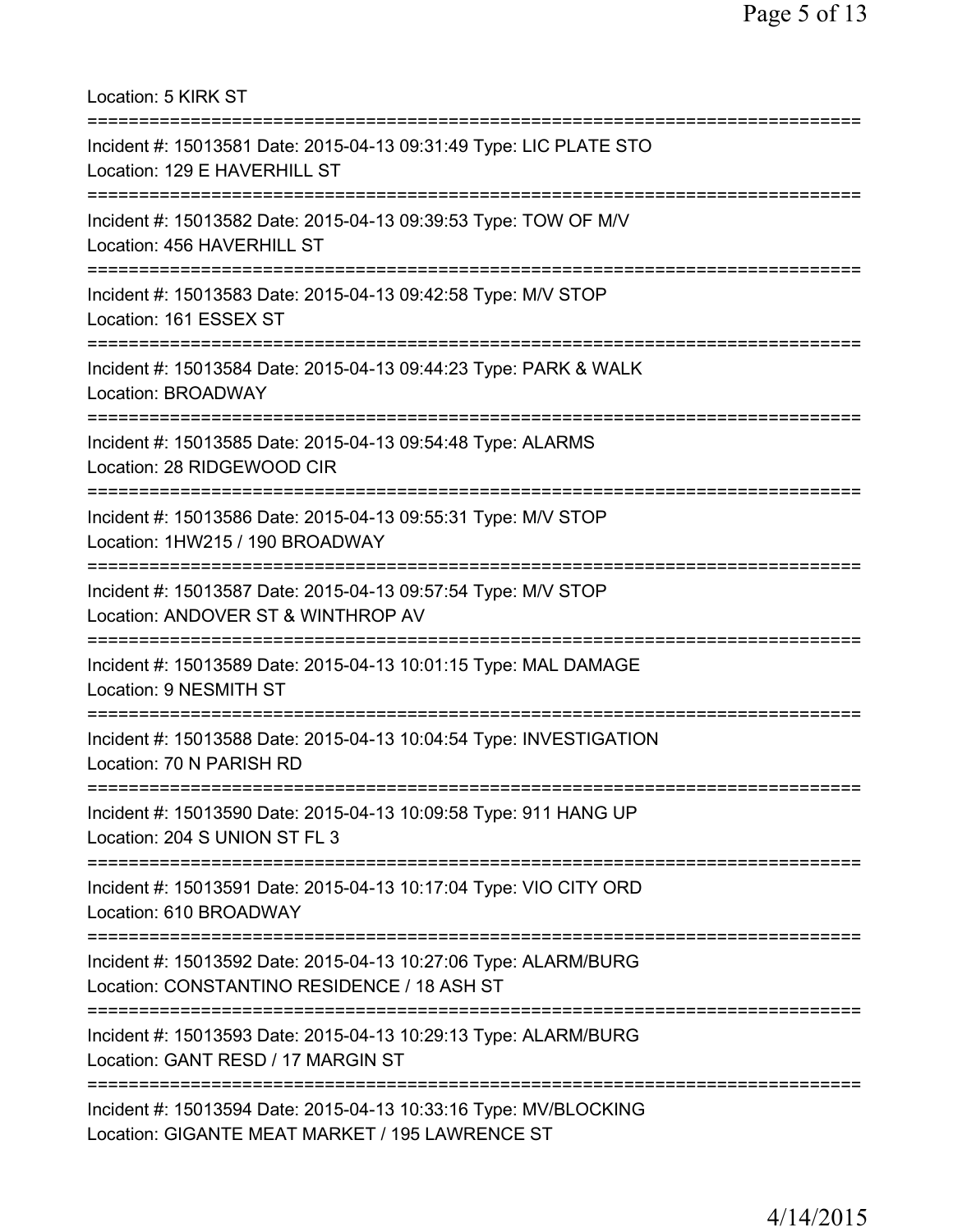| Incident #: 15013595 Date: 2015-04-13 10:34:57 Type: M/V STOP<br>Location: 249 BROADWAY                           |
|-------------------------------------------------------------------------------------------------------------------|
| Incident #: 15013596 Date: 2015-04-13 10:35:20 Type: PARK & WALK<br>Location: BROADWAY                            |
| Incident #: 15013597 Date: 2015-04-13 10:41:02 Type: SUS PERS/MV<br>Location: BRADFORD ST & FRANKLIN ST           |
| Incident #: 15013598 Date: 2015-04-13 10:41:46 Type: M/V STOP<br>Location: 50 S BROADWAY                          |
| Incident #: 15013601 Date: 2015-04-13 10:42:32 Type: DOMESTIC/PROG<br>Location: 204 S UNION ST FL 3               |
| Incident #: 15013599 Date: 2015-04-13 10:46:02 Type: M/V STOP<br>Location: 50 S BROADWAY                          |
| Incident #: 15013600 Date: 2015-04-13 10:48:05 Type: DRUG VIO<br>Location: BRUCE ST & CORNISH ST                  |
| Incident #: 15013604 Date: 2015-04-13 10:57:39 Type: ALARM/BURG<br>Location: SANTANA RESIDENCE / 113 FOSTER ST    |
| Incident #: 15013602 Date: 2015-04-13 10:59:36 Type: M/V STOP<br>Location: BROADWAY & METHUEN ST                  |
| Incident #: 15013603 Date: 2015-04-13 11:00:52 Type: SUS PERS/MV<br>Location: 70 N PARISH RD                      |
| Incident #: 15013606 Date: 2015-04-13 11:11:50 Type: ALARM/BURG<br>Location: CABRERA RESIDENCE / 16 MIDDLEBURY ST |
| Incident #: 15013605 Date: 2015-04-13 11:12:36 Type: M/V STOP<br>Location: BROADWAY & LOWELL ST                   |
| Incident #: 15013607 Date: 2015-04-13 11:13:01 Type: M/V STOP<br>Location: HAVERHILL ST & RESERVOIR ST            |
| Incident #: 15013608 Date: 2015-04-13 11:21:51 Type: AUTO ACC/NO PI<br>Location: 205 BROADWAY                     |
|                                                                                                                   |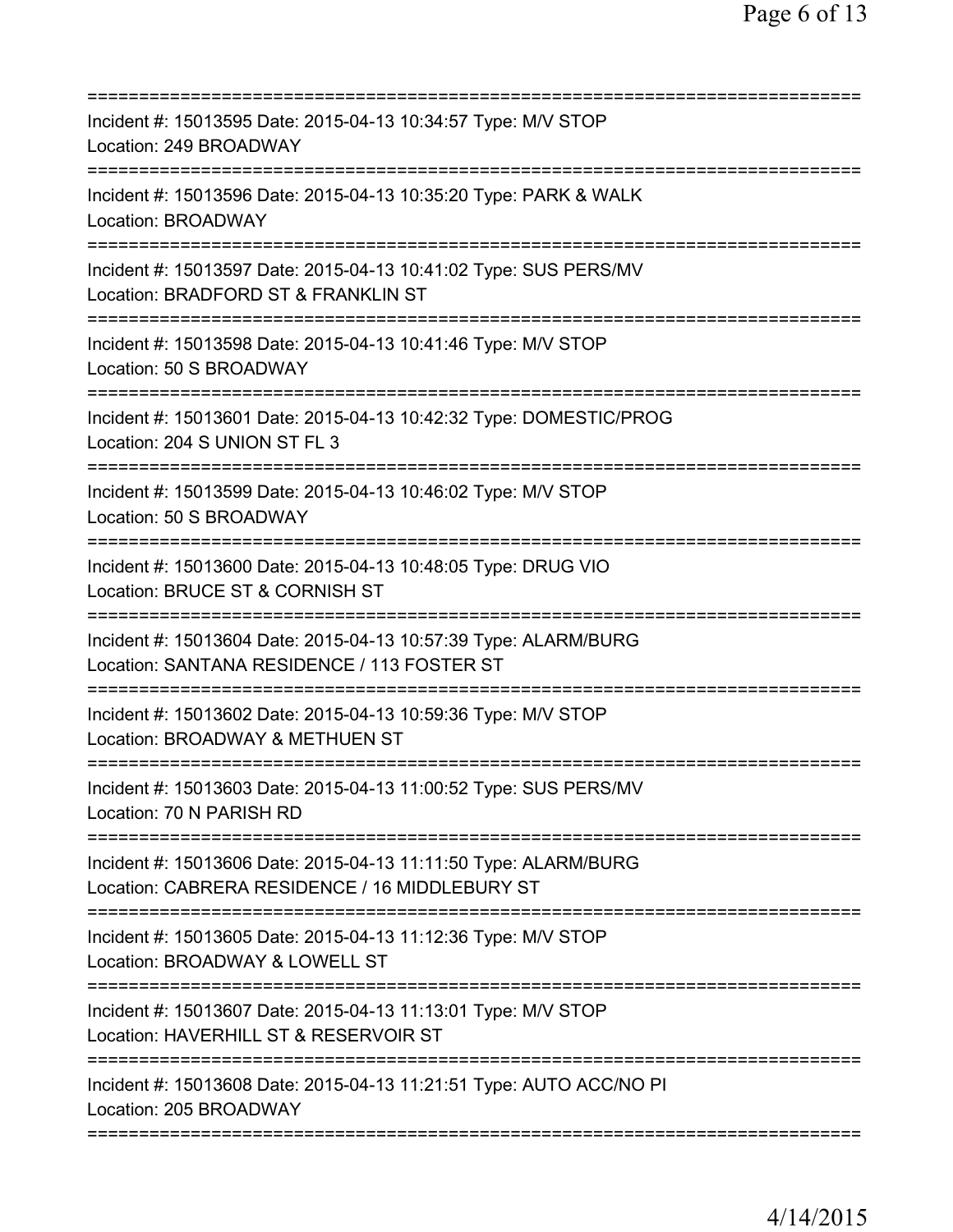| Incident #: 15013609 Date: 2015-04-13 11:27:51 Type: M/V STOP<br>Location: ANDOVER ST & FOSTER ST             |
|---------------------------------------------------------------------------------------------------------------|
| Incident #: 15013610 Date: 2015-04-13 11:29:30 Type: DRUG VIO<br>Location: 210 CANAL ST                       |
| Incident #: 15013611 Date: 2015-04-13 11:37:35 Type: GENERAL SERV<br>Location: 70 N PARISH RD                 |
| Incident #: 15013612 Date: 2015-04-13 11:39:59 Type: TOW OF M/V<br>Location: MCDONALDS / 599 ANDOVER ST       |
| Incident #: 15013613 Date: 2015-04-13 11:42:07 Type: TOW OF M/V<br>Location: SANTANDER BANK / ESSEX ST        |
| Incident #: 15013614 Date: 2015-04-13 11:45:42 Type: DRUG VIO<br>Location: E HAVERHILL ST & WOODLAND ST       |
| Incident #: 15013615 Date: 2015-04-13 11:48:11 Type: UNWANTEDGUEST<br>Location: DAYBREAK / 19 WINTER ST       |
| Incident #: 15013616 Date: 2015-04-13 11:48:46 Type: SERVE 209A<br>Location: 70 N PARISH RD                   |
| Incident #: 15013617 Date: 2015-04-13 11:52:10 Type: NOISE ORD<br>Location: 210 ABBOTT ST                     |
| Incident #: 15013618 Date: 2015-04-13 11:52:43 Type: A&B PAST<br>Location: 18 DAISY ST                        |
| Incident #: 15013619 Date: 2015-04-13 12:03:43 Type: WOMAN DOWN<br>Location: RAFA FASHION / 351 BROADWAY      |
| Incident #: 15013620 Date: 2015-04-13 12:19:21 Type: M/V STOP<br>Location: HAVERHILL ST & WHITE ST            |
| Incident #: 15013622 Date: 2015-04-13 12:40:17 Type: STOLEN PROP<br>Location: 26 INMAN ST                     |
| Incident #: 15013621 Date: 2015-04-13 12:41:41 Type: ALARM/BURG<br>Location: CONSENTINO RESIDENCE / 18 ASH ST |
| Incident #: 15013623 Date: 2015-04-13 12:57:16 Type: TRESPASSING                                              |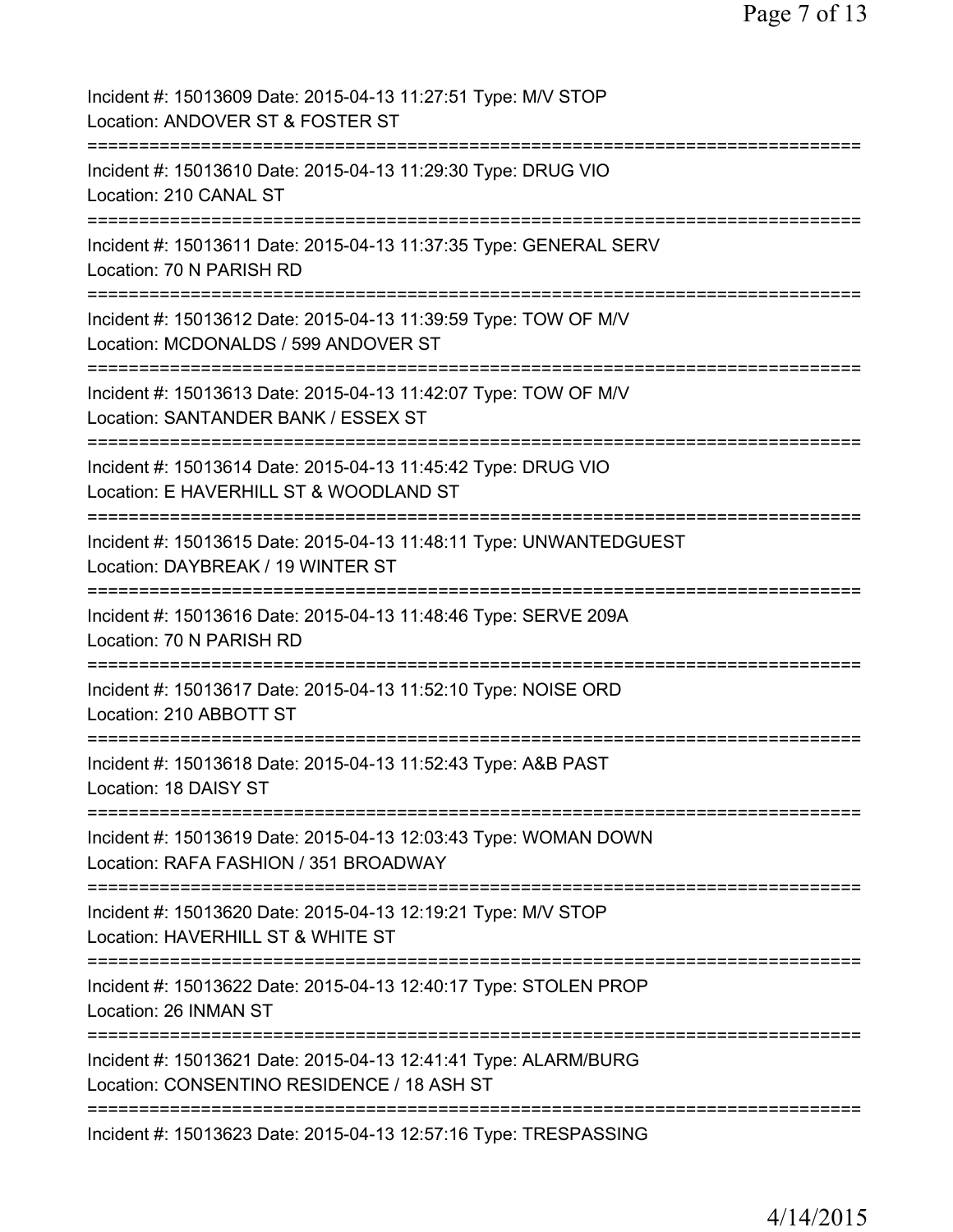| Location: 25 BERKELEY ST                                                                                                                                   |
|------------------------------------------------------------------------------------------------------------------------------------------------------------|
| Incident #: 15013624 Date: 2015-04-13 12:57:54 Type: FRAUD<br>Location: 29 STATE ST                                                                        |
| Incident #: 15013625 Date: 2015-04-13 13:45:41 Type: M/V STOP<br>Location: 201 BROADWAY                                                                    |
| Incident #: 15013626 Date: 2015-04-13 13:49:18 Type: MV/BLOCKING<br>Location: 2 LASALLE AV                                                                 |
| Incident #: 15013627 Date: 2015-04-13 14:18:07 Type: AUTO ACC/NO PI<br>Location: CONCORD ELECTRIC / 1 EASTON ST                                            |
| Incident #: 15013628 Date: 2015-04-13 14:21:17 Type: SHOPLIFTING<br>Location: NY BOUTIQUE / 430 ESSEX ST                                                   |
| Incident #: 15013629 Date: 2015-04-13 14:36:01 Type: ALARM/BURG<br>Location: SANTIAGO RESIDENCE / 25 BELLEVUE ST<br>====================================== |
| Incident #: 15013630 Date: 2015-04-13 14:39:20 Type: SUS PERS/MV<br>Location: 50 BROADWAY                                                                  |
| Incident #: 15013631 Date: 2015-04-13 14:51:22 Type: ANIMAL COMPL<br>Location: 46 FLORENCE AV                                                              |
| Incident #: 15013632 Date: 2015-04-13 14:58:46 Type: WARRANT SERVE<br>Location: 84 SULLIVAN AV #30                                                         |
| Incident #: 15013633 Date: 2015-04-13 14:59:19 Type: DOMESTIC/PROG<br>Location: 305 ERVING AV #BACK FL 2                                                   |
| Incident #: 15013634 Date: 2015-04-13 15:02:54 Type: MAL DAMAGE<br>Location: 213 CRAWFORD ST #5                                                            |
| Incident #: 15013635 Date: 2015-04-13 15:06:32 Type: GENERAL SERV<br>Location: DANFORTH ST & LENOX CIR                                                     |
| Incident #: 15013636 Date: 2015-04-13 15:14:17 Type: M/V STOP<br>Location: FRANKLIN ST & HAVERHILL ST                                                      |
| Incident #: 15013637 Date: 2015-04-13 15:23:34 Type: M/V STOP<br>Location: ANDOVER ST & S UNION ST                                                         |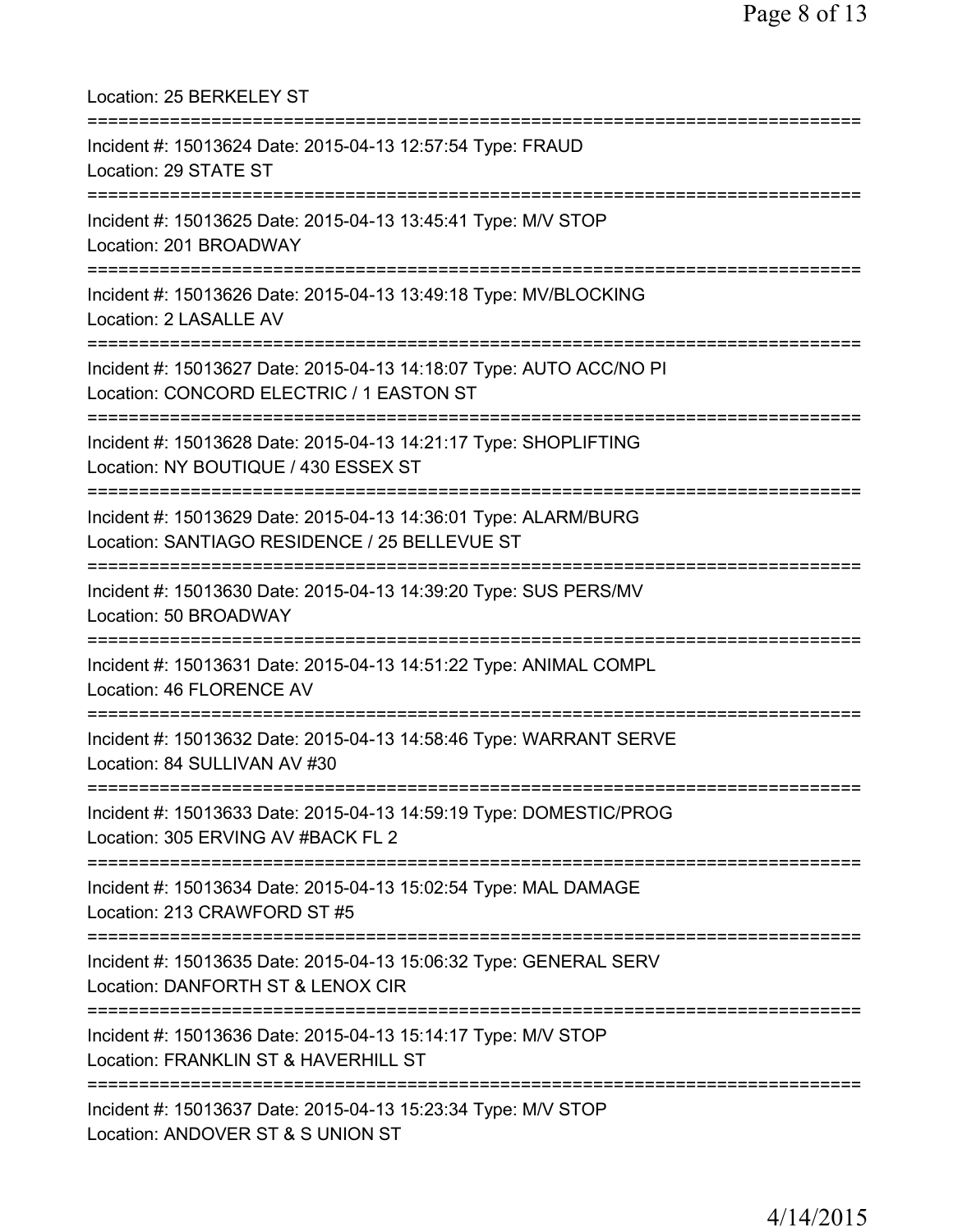| Incident #: 15013638 Date: 2015-04-13 15:29:00 Type: INVEST CONT<br>Location: 117 WILLOW ST                               |
|---------------------------------------------------------------------------------------------------------------------------|
| Incident #: 15013639 Date: 2015-04-13 15:45:01 Type: M/V STOP<br>Location: DAISY ST & HOLLY ST                            |
| Incident #: 15013640 Date: 2015-04-13 15:46:53 Type: M/V STOP<br>Location: BROADWAY & DAISY ST<br>:====================== |
| Incident #: 15013641 Date: 2015-04-13 16:09:58 Type: ALARM/BURG<br>Location: VASQUEZ RESIDENCE / 35 INMAN ST              |
| Incident #: 15013642 Date: 2015-04-13 16:12:38 Type: B&E/PAST<br>Location: 193 GARDEN ST FL 3                             |
| Incident #: 15013643 Date: 2015-04-13 16:37:35 Type: MAN DOWN<br>Location: HAMPSHIRE ST & LOWELL ST                       |
| Incident #: 15013644 Date: 2015-04-13 16:42:36 Type: STOL/MV/PAS<br>Location: 119 E HAVERHILL ST                          |
| Incident #: 15013645 Date: 2015-04-13 16:56:07 Type: DISTURBANCE<br>Location: CHICO AUTO REPAIR / 121 WEST ST             |
| Incident #: 15013646 Date: 2015-04-13 17:03:51 Type: HARASSMENT<br>Location: 40 DARTMOUTH ST<br>===============           |
| Incident #: 15013647 Date: 2015-04-13 17:18:39 Type: AUTO ACC/NO PI<br>Location: 73 MYRTLE ST                             |
| Incident #: 15013648 Date: 2015-04-13 17:40:02 Type: PARK & WALK<br><b>Location: BROOK ST</b>                             |
| Incident #: 15013649 Date: 2015-04-13 17:54:36 Type: M/V STOP<br>Location: ANDOVER ST & S UNION ST                        |
| Incident #: 15013650 Date: 2015-04-13 17:56:56 Type: M/V STOP<br>Location: BROADWAY & LOWELL ST                           |
| Incident #: 15013651 Date: 2015-04-13 17:58:02 Type: M/V STOP<br>Location: MARLBORO ST & S UNION ST                       |
|                                                                                                                           |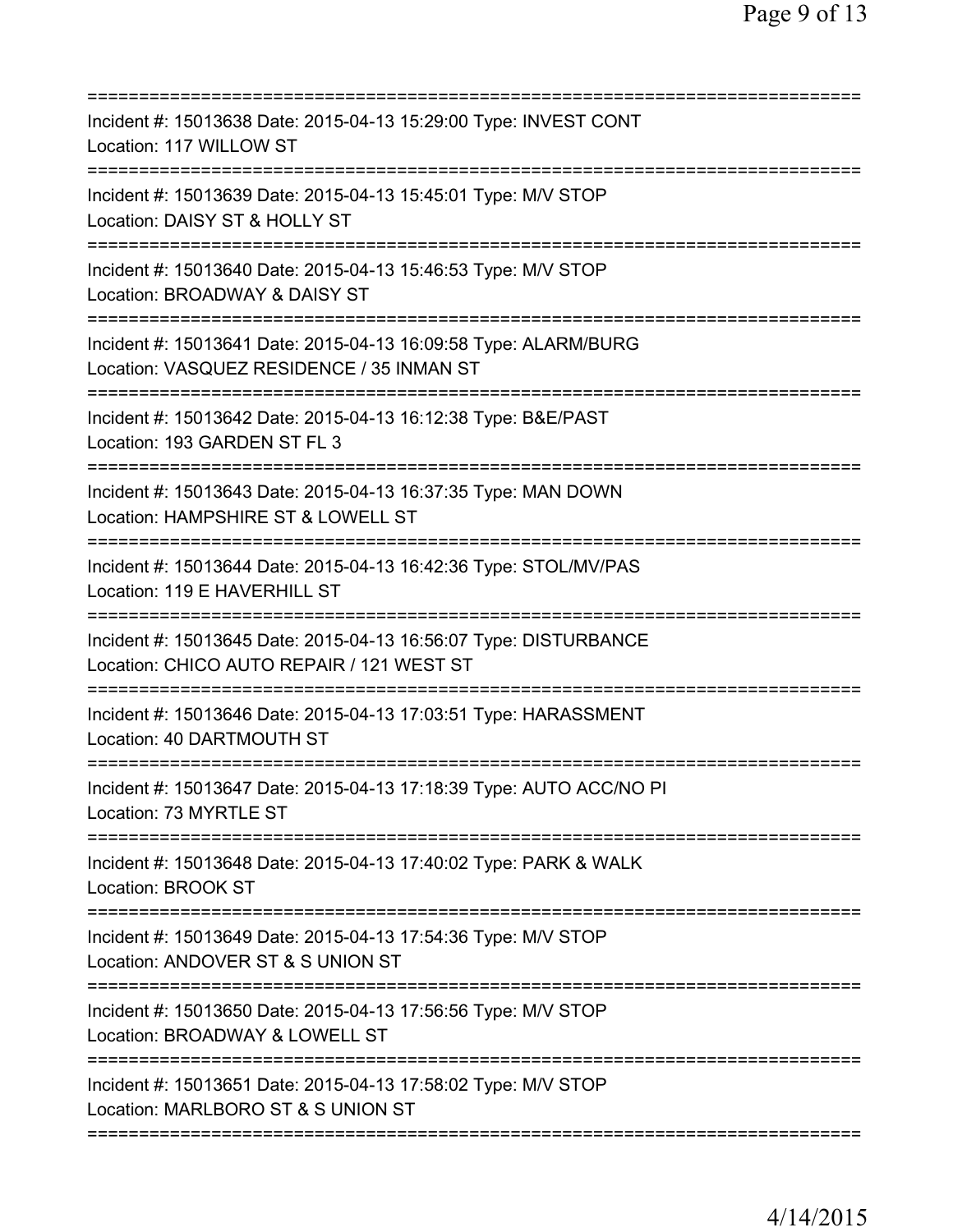| Incident #: 15013652 Date: 2015-04-13 18:01:37 Type: M/V STOP<br>Location: PARK ST & TRENTON ST                                 |
|---------------------------------------------------------------------------------------------------------------------------------|
| Incident #: 15013653 Date: 2015-04-13 18:06:07 Type: LOST PROPERTY<br>Location: 59 BROOK ST #1                                  |
| Incident #: 15013654 Date: 2015-04-13 18:16:16 Type: M/V STOP<br>Location: 36 MARGIN ST                                         |
| Incident #: 15013655 Date: 2015-04-13 18:20:08 Type: M/V STOP<br>Location: ARLINGTON ST & BROADWAY                              |
| Incident #: 15013656 Date: 2015-04-13 18:24:19 Type: SUS PERS/MV<br>Location: 99 BRADFORD ST                                    |
| Incident #: 15013657 Date: 2015-04-13 18:29:37 Type: NOISE ORD<br>Location: 140 MARGIN ST                                       |
| Incident #: 15013658 Date: 2015-04-13 18:34:20 Type: M/V STOP<br>Location: 57 SPRUCE ST                                         |
| Incident #: 15013659 Date: 2015-04-13 18:39:05 Type: M/V STOP<br>Location: COMMON ST & FRANKLIN ST                              |
| Incident #: 15013660 Date: 2015-04-13 18:43:25 Type: M/V STOP<br>Location: 48 FRANKLIN ST                                       |
| Incident #: 15013661 Date: 2015-04-13 18:48:51 Type: M/V STOP<br>Location: S UNION ST & WINTHROP AV                             |
| Incident #: 15013662 Date: 2015-04-13 18:51:04 Type: M/V STOP<br>Location: HAMPSHIRE ST & LOWELL ST                             |
| Incident #: 15013663 Date: 2015-04-13 18:55:37 Type: M/V STOP<br>Location: ESSEX ST & WINTER ST<br>============================ |
| Incident #: 15013664 Date: 2015-04-13 18:56:12 Type: M/V STOP<br>Location: ALLSTON ST & MARSTON ST                              |
| Incident #: 15013665 Date: 2015-04-13 19:01:15 Type: CK WELL BEING<br>Location: 112 WATER ST FL 2                               |
| Incident #: 15013666 Date: 2015-04-13 19:02:37 Type: M/V STOP                                                                   |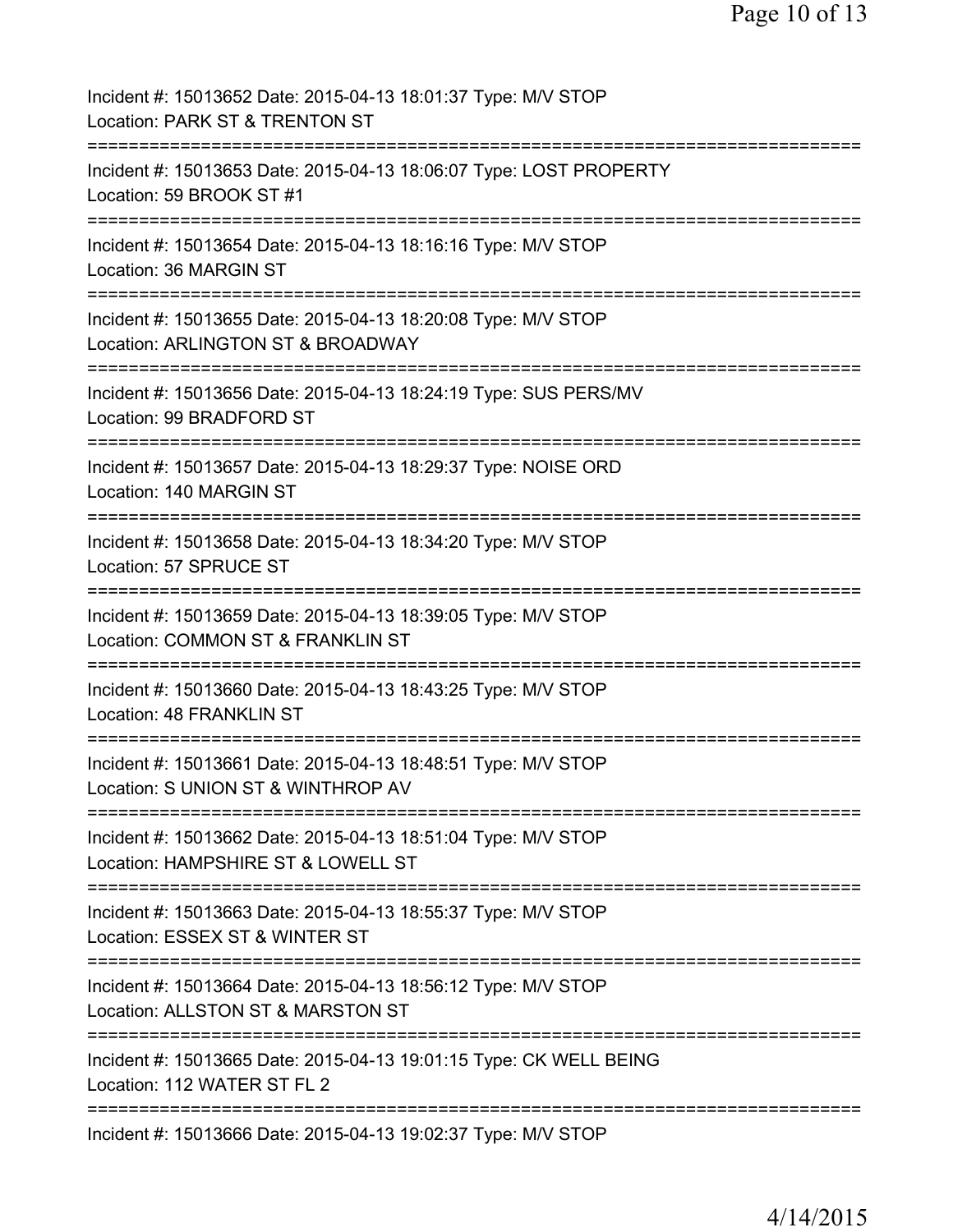| Location: MCDONALDS / 50 BROADWAY                                                                                                     |
|---------------------------------------------------------------------------------------------------------------------------------------|
| Incident #: 15013667 Date: 2015-04-13 19:07:07 Type: M/V STOP<br>Location: WINTHROP AV                                                |
| Incident #: 15013668 Date: 2015-04-13 19:15:39 Type: SUS PERS/MV<br>Location: 655 ESSEX ST                                            |
| Incident #: 15013669 Date: 2015-04-13 19:23:03 Type: NOISE ORD<br>Location: 103 UNION ST FL 3<br>;===============================     |
| Incident #: 15013670 Date: 2015-04-13 19:39:46 Type: SHOPLIFTING<br>Location: RADIO SHACK / 67 WINTHROP AV                            |
| :==================================<br>Incident #: 15013673 Date: 2015-04-13 19:48:02 Type: MISSING PERS<br>Location: 63 BROOK ST #3  |
| ==============================<br>Incident #: 15013671 Date: 2015-04-13 19:48:59 Type: M/V STOP<br>Location: MERRIMACK ST & PARKER ST |
| Incident #: 15013672 Date: 2015-04-13 19:50:11 Type: M/V STOP<br>Location: FRANKLIN ST & LOWELL ST                                    |
| Incident #: 15013674 Date: 2015-04-13 20:13:57 Type: WOMAN DOWN<br>Location: 153 UNION ST                                             |
| Incident #: 15013675 Date: 2015-04-13 20:28:05 Type: TENANT PROB<br>Location: 327 PROSPECT ST #2 FL REAR                              |
| Incident #: 15013676 Date: 2015-04-13 20:47:33 Type: M/V STOP<br>Location: AMESBURY ST & LAWRENCE ST                                  |
| Incident #: 15013677 Date: 2015-04-13 20:51:34 Type: NOISE ORD<br>Location: 112 MARSTON ST                                            |
| Incident #: 15013678 Date: 2015-04-13 21:00:39 Type: M/V STOP<br>Location: 700 ESSEX ST                                               |
| =============================<br>Incident #: 15013679 Date: 2015-04-13 21:03:12 Type: M/V STOP<br>Location: KINGSTON ST & S BROADWAY  |
| Incident #: 15013680 Date: 2015-04-13 21:06:54 Type: M/V STOP<br>Location: HAVERHILL ST & WEST ST                                     |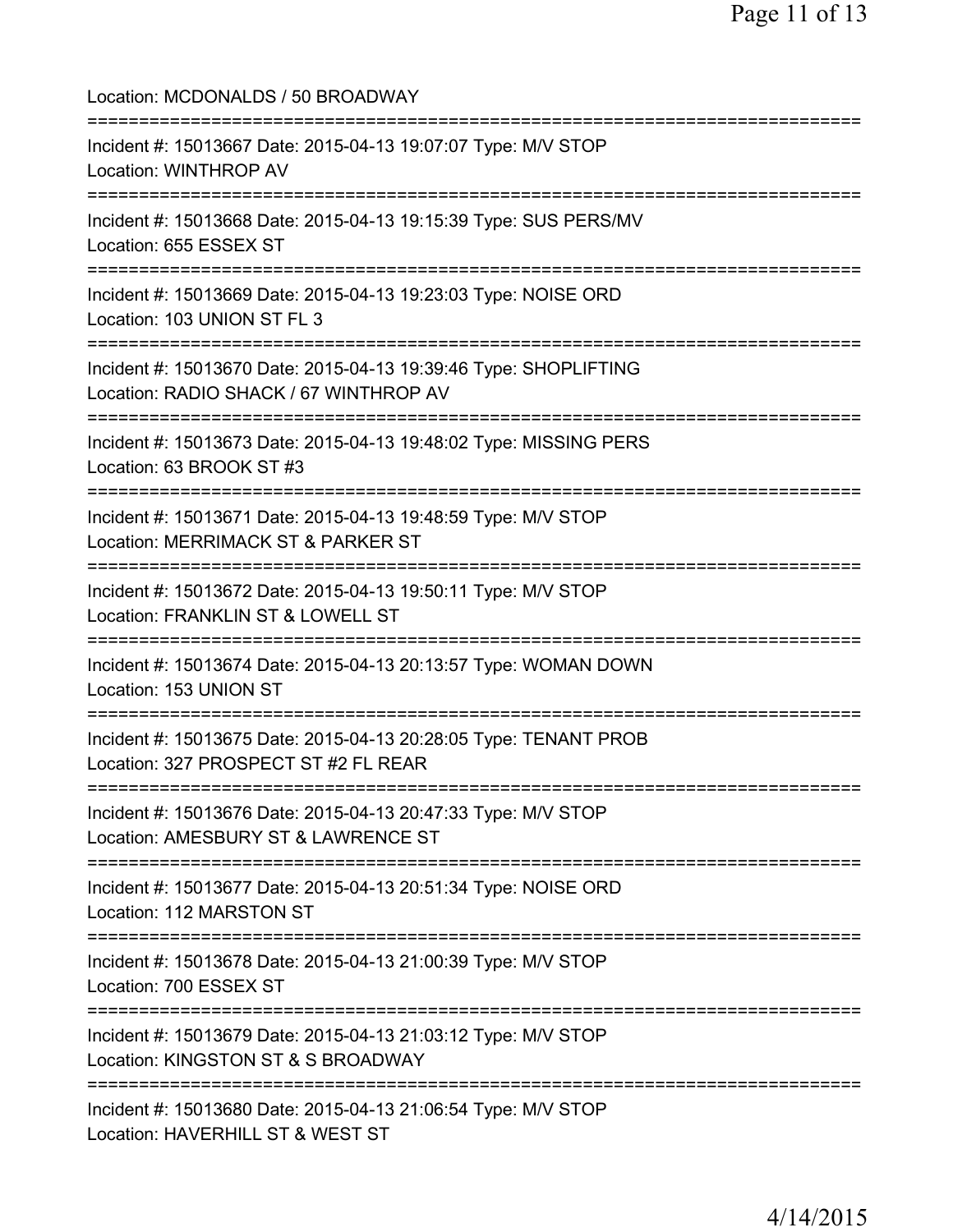| Incident #: 15013681 Date: 2015-04-13 21:09:17 Type: M/V STOP<br>Location: 248 BROADWAY                                              |
|--------------------------------------------------------------------------------------------------------------------------------------|
| Incident #: 15013682 Date: 2015-04-13 21:11:44 Type: M/V STOP<br>Location: 130 COMMON ST                                             |
| Incident #: 15013683 Date: 2015-04-13 21:18:03 Type: DOMESTIC/PROG<br>Location: 235 JACKSON ST                                       |
| Incident #: 15013684 Date: 2015-04-13 21:25:02 Type: MAN DOWN<br>Location: CUMBERLAND FARM / 320 S BROADWAY                          |
| Incident #: 15013685 Date: 2015-04-13 21:30:48 Type: M/V STOP<br>Location: HAVERHILL ST & ROYAL ST                                   |
| Incident #: 15013686 Date: 2015-04-13 21:39:04 Type: ALARM/BURG<br>Location: CITY HALL / 200 COMMON ST<br>========================== |
| Incident #: 15013687 Date: 2015-04-13 21:50:34 Type: M/V STOP<br><b>Location: MELROSE ST</b><br>:===============================     |
| Incident #: 15013688 Date: 2015-04-13 22:01:50 Type: LARCENY/PAST<br>Location: 141 AMESBURY ST                                       |
| Incident #: 15013689 Date: 2015-04-13 22:06:23 Type: M/V STOP<br>Location: ALLEN ST & GENERAL ST                                     |
| Incident #: 15013690 Date: 2015-04-13 22:11:59 Type: M/V STOP<br>Location: HAFFNER'S GAS STATION / 69 PARKER ST                      |
| Incident #: 15013691 Date: 2015-04-13 22:12:35 Type: DOMESTIC/PAST<br>Location: 669 ESSEX ST                                         |
| Incident #: 15013692 Date: 2015-04-13 22:15:43 Type: AUTO ACC/NO PI<br>Location: BROADWAY & HAVERHILL ST                             |
| Incident #: 15013693 Date: 2015-04-13 22:16:49 Type: HARASSMENT<br>Location: MERRIMACK ST & S UNION ST                               |
| Incident #: 15013694 Date: 2015-04-13 22:42:16 Type: MISSING PERS<br>Location: 67 JAMAICA ST                                         |
|                                                                                                                                      |